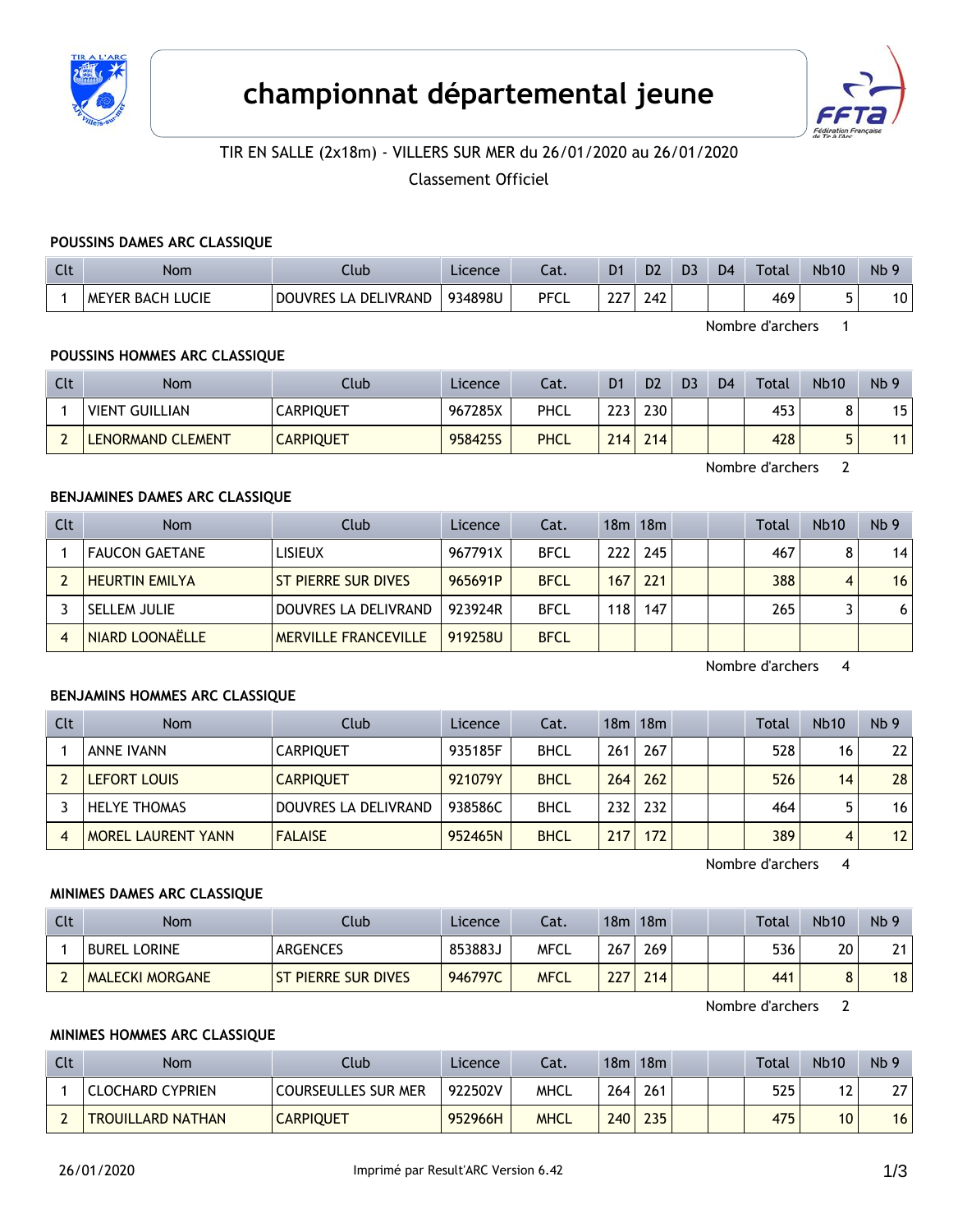| <b>BLIN SIMON</b>     | <b>CARPIQUET</b>     | 932988T | <b>MHCL</b> | $223 -$ | 229 |  | 452 | 10 | 14              |
|-----------------------|----------------------|---------|-------------|---------|-----|--|-----|----|-----------------|
| <b>VIRAY ALEXIS</b>   | <b>FALAISE</b>       | 974878A | <b>MHCL</b> | 212     | 239 |  | 451 |    | 20 <sub>1</sub> |
| LALLIER ANTOINE       | <b>FALAISE</b>       | 963087J | MHCL        | 200     | 233 |  | 433 |    | 15 <sub>1</sub> |
| <b>HELAINE MARIUS</b> | DOUVRES LA DELIVRAND | 938589F | <b>MHCL</b> | 202     | 183 |  | 385 |    |                 |

Nombre d'archers 6

# **CADETTES DAMES ARC CLASSIQUE**

| <b>Clt</b> | Nom                    | Club                  | Licence | Cat.        |                  | $18m$ 18 $m$ |  | <b>Total</b> | <b>Nb10</b>    | Nb <sub>9</sub> |
|------------|------------------------|-----------------------|---------|-------------|------------------|--------------|--|--------------|----------------|-----------------|
|            | <b>GOBERON SARAH</b>   | <b>LISIEUX</b>        | 920602E | <b>CFCL</b> | 266              | 258          |  | 524          | 20             | 19              |
|            | <b>BOUET INES</b>      | <b>CARPIQUET</b>      | 816645H | <b>CFCL</b> | 254              | 250          |  | 504          | 14             | 15              |
|            | LECOMTE AMELIA         | <b>ARGENCES</b>       | 952461J | <b>CFCL</b> | 251              | 250          |  | 501          | 15             | 17 <sup>1</sup> |
| 4          | <b>PAUTREL LAURE</b>   | <b>CARPIQUET</b>      | 869190X | <b>CFCL</b> | 225              | 226          |  | 451          | 8              | 13              |
|            | <b>REGNAULT MARIE</b>  | <b>CARPIQUET</b>      | 980780R | <b>CFCL</b> | 190 <sup>1</sup> | 216          |  | 406          | 6              | 14              |
| 6          | LEPAILLEUR AUDREY      | <b>THURY HARCOURT</b> | 828645B | <b>CFCL</b> | 208              | 183          |  | 391          | $\overline{4}$ | 13              |
|            | <b>BOISARD JUSTINE</b> | <b>CARPIQUET</b>      | 811193G | <b>CFCL</b> |                  |              |  |              |                |                 |

Nombre d'archers 7

# **CADETS HOMMES ARC CLASSIQUE**

| Clt | <b>Nom</b>               | Club                       | Licence | Cat.        |     | 18m 18m |  | Total | Nb10 | Nb <sub>9</sub> |
|-----|--------------------------|----------------------------|---------|-------------|-----|---------|--|-------|------|-----------------|
|     | <b>BASLY RAPHAEL</b>     | ARGENCES                   | 877675V | CHCL        | 274 | 273     |  | 547   | 19   | 31 <sub>1</sub> |
|     | <b>MOISSERON NICOLAS</b> | <b>VIRE</b>                | 883144P | <b>CHCL</b> | 258 | 254     |  | 512   | 13   | 23              |
|     | LOISEAU HUGO             | <b>FONTENAY LE MARMION</b> | 929684B | CHCL        | 241 | 234     |  | 475   | O    | 211             |
|     | <b>MAGNERON ARNAUD</b>   | <b>CARPIOUET</b>           | 892318L | <b>CHCL</b> | 199 | 197     |  | 396   |      | 12 <sup>1</sup> |
|     | PITTE ROBIN              | <b>FALAISE</b>             | 945759Z | CHCL        | 184 | 182     |  | 366   |      | 11 <sup>1</sup> |

Nombre d'archers 5

#### **JUNIORS DAMES ARC CLASSIQUE**

| Clt | Nom                 | Club.            | Licence | Cat.        | 18m | 18m |  | <b>Total</b> | <b>Nb10</b> | Nb <sub>9</sub> |
|-----|---------------------|------------------|---------|-------------|-----|-----|--|--------------|-------------|-----------------|
|     | <b>OSMONT ALICE</b> | CARPIQUET        | 916818S | JFCL        | 273 | 265 |  | 538          | 22<br>∸∸    | 20              |
|     | <b>MARIE LUCILE</b> | <b>CARPIQUET</b> | 910631S | <b>JFCL</b> | 257 | 240 |  | 497          | 10          | 23 <sup>1</sup> |

Nombre d'archers 2

# **JUNIORS HOMMES ARC CLASSIQUE**

| <b>Clt</b> | <b>Nom</b>            | Club             | Licence | Cat.        |     | $18m$ 18 $m$ |  | <b>Total</b> | <b>Nb10</b> | Nb <sub>9</sub> |
|------------|-----------------------|------------------|---------|-------------|-----|--------------|--|--------------|-------------|-----------------|
|            | SIMON NICOLAS         | <b>CARPIOUET</b> | 865782T | <b>JHCL</b> | 276 | 276          |  | 552          | 27          | 23              |
|            | POISSON JORIS         | <b>CARPIOUET</b> | 792883E | <b>JHCL</b> | 267 | 282          |  | 549          | 26          | 26              |
|            | <b>PALMIER PAUL</b>   | <b>CARPIOUET</b> | 840439W | <b>JHCL</b> | 260 | 251          |  | 511          | 16          | 23              |
|            | <b>MATHIEU MATTEO</b> | <b>LISIEUX</b>   | 919177F | <b>JHCL</b> | 254 | 252          |  | 506          | 12          | 23              |
|            | ROGER JULES           | <b>VIRE</b>      | 849202W | JHCL        | 250 | 240          |  | 490          | 10          | 14              |

Nombre d'archers 5

# **CADETTES DAMES ARC A POULIES**

| $-1$<br>๛แ | Nom | Llub | Licence | Cat. | 18n | 18m |  | l otal | <b>Nb10</b> | <b>Nb</b> |
|------------|-----|------|---------|------|-----|-----|--|--------|-------------|-----------|
|            |     |      |         |      |     |     |  |        |             |           |